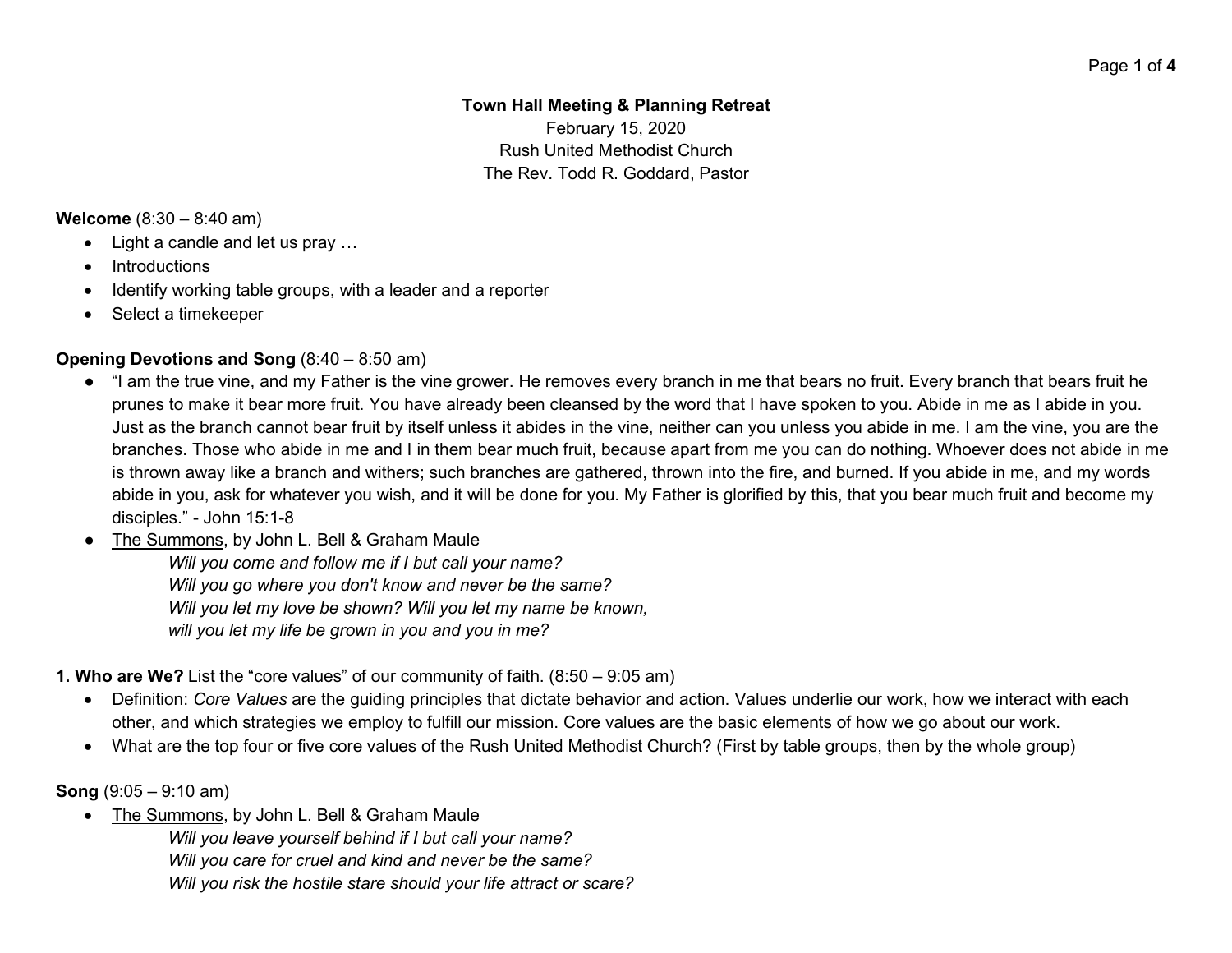Will you let me answer prayer in you and you in me?

## 2. What is the Purpose of Our Faith Community? (9:10 – 9:25 am)

- Definition: Mission Statement (What You Do): A one-sentence statement describing the reason an organization or program exists and used to help guide decisions about priorities, actions, and responsibilities.
- What is our reason to exist? (first by table groups, then by larger group)
- How does our Mission Statement help guide decisions?

## Devotions and Song (9:25 – 9:30 am)

- "Jesus answered, "The first is, 'Hear, O Israel: the Lord our God, the Lord is one; you shall love the Lord your God with all your heart, and with all your soul, and with all your mind, and with all your strength.' The second is this, 'You shall love your neighbor as yourself.' There is no other commandment greater than these." - Mark 12:29-31
- The Summons, by John L. Bell & Graham Maule Will you let the blinded see if I but call your name? Will you set the prisoners free and never be the same? Will you kiss the leper clean and do such as this unseen, and admit to what I mean in you and you in me?

**Break**  $(9:30 - 9:35)$  am

3. Ministry Context (9:35 – 10:00 am)

- Rush UMC ExecutiveInsite Report, available from the church website, Resources -> Documents. https://12debe72-1d4e-0856-8d70-1dc6cb483b8e.filesusr.com/ugd/4e33e3\_c43fadfe51994ff1b50910c9d792f14a.pdf
- Presentation of The ExecutiveInsite Report
- Table discussion, listing top 5 insights
- Tables report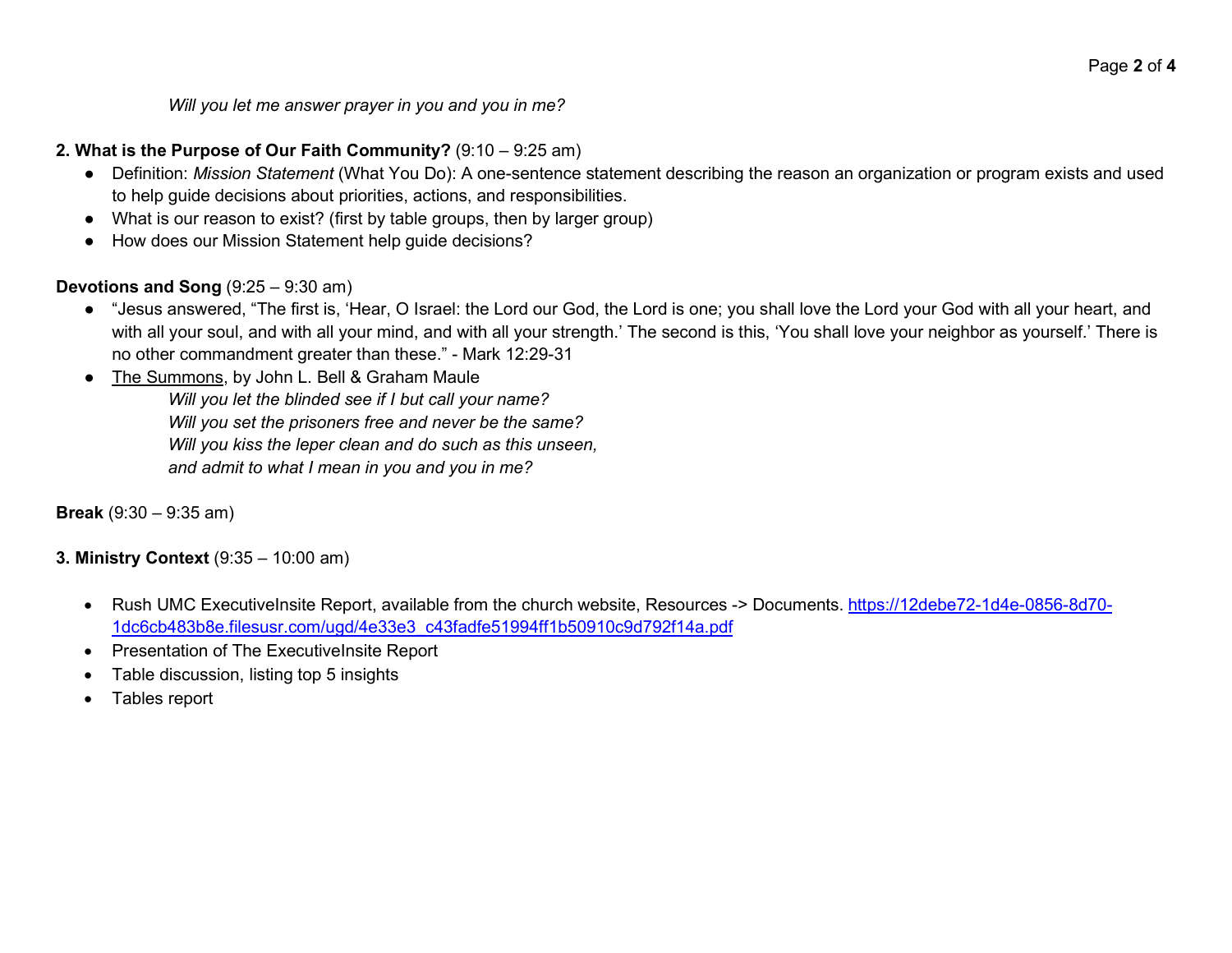## 4. SWOT Analysis (10:00 – 11:15 am)

• Definition: SWOT analysis enables organizations to identify both internal and external influences. SWOT's primary objective is to help organizations develop a full awareness of all the factors, positive and negative, that may affect strategic planning and decision-making.

| Strengths: what are our Strengths?         | Weaknesses: what are our Weaknesses? |
|--------------------------------------------|--------------------------------------|
| Internal                                   | Internal                             |
| $\bullet$ External                         | <b>External</b>                      |
| Opportunities: what are our Opportunities? | Threats: what are our Threats?       |
| Internal                                   | Internal                             |
| External                                   | <b>External</b>                      |

Devotions and Song (11:15 – 11:20 am)

- Go therefore and make disciples of all nations, baptizing them in the name of the Father and of the Son and of the Holy Spirit, and teaching them to obey everything that I have commanded you. And remember, I am with you always, to the end of the age." - Matthew 28:19-20
- The Summons, by John L. Bell & Graham Maule Will you love the "you" you hide if I but call your name? Will you quell the fear inside and never be the same? Will you use the faith you've found to reshape the world around, through my sight and touch and sound in you and you in me?

# 5. Goal Setting (11:20 – 11:55 am)

● Given our Core Values, Mission, Ministry Context, and SWOT Analysis, what reasonable goals can be set for our community of faith?

|                    | <b>Ministry Action Plan</b> |                                              |                                                                             |
|--------------------|-----------------------------|----------------------------------------------|-----------------------------------------------------------------------------|
| <b>Goals Areas</b> | Measurable<br>Goal          | Strategy<br>(How will we achieve our goals?) | Implementation / Tactics<br>(A planned action to achieve a<br>specific end) |
| Disciple Making    |                             |                                              |                                                                             |